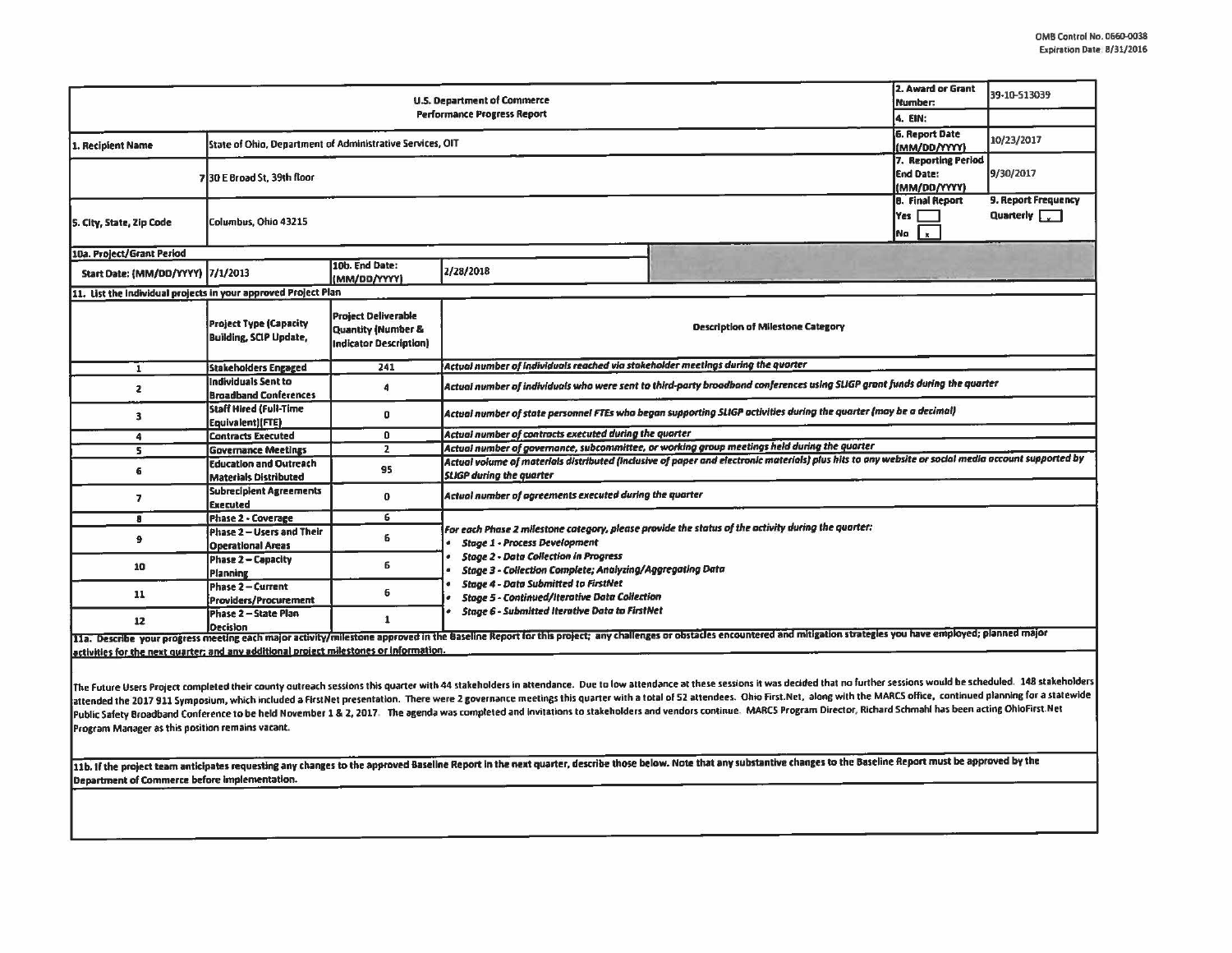[11c. Provide any other information that would be useful to NTIA as it assesses this project's progress.

In this quarter's meeting with the State of Ohio Business Office it was concluded that we are still on track to meet our match spending. The Public Safety Broadband Conference will be our final outreach activity for this g

11d. Describe any success stories or best practices you have Identified. Please be as specific as possible.

12. Personnel

12a. If the project is not fully staffed, describe how any lack of staffing may impact the project's time line and when the project will be fully staffed.

| <b>Job Title</b>     | <b>FTEX</b> | <b>Project (s) Assigned</b>           |                  |  |
|----------------------|-------------|---------------------------------------|------------------|--|
| <b>SWIC</b>          | 0.33        | Spends 30% of FTE on SLIGP activities | <b>Continued</b> |  |
| Grants Administrator | 0.4         | Spends 40% of FTE on SLIGP activities | <b>Continued</b> |  |
|                      |             |                                       |                  |  |
|                      |             |                                       |                  |  |

13a. Subcontracts Table - Include all subcontractors. The totals from this table must equal the "Subcontracts Total" In Question 14f.

| Name                   | <b>Subcontract Purpose</b>                                                  | Type<br>(Vendor/Subrec.) | RFP/RFQ Issued (Y/N) | <b>Contract</b><br><b>Executed</b><br>(Y/N) | <b>Start Date</b> | <b>End Date</b> | Total Federal Funds I<br>Allocated | <b>Total Matching Funds</b><br>Allocated |
|------------------------|-----------------------------------------------------------------------------|--------------------------|----------------------|---------------------------------------------|-------------------|-----------------|------------------------------------|------------------------------------------|
| Keith Singleton        | <b>Website Development/Marketing Consultant</b>                             | Vendor                   |                      |                                             | 5/23/2014         | 6/30/2015       | \$49,500.00                        |                                          |
| <b>TBD</b>             | <b>Marketing and Promotion</b>                                              | Vendor                   | N                    | N                                           |                   |                 | \$18,000.00                        |                                          |
| <b>ATST</b>            | <b>Data Collection</b>                                                      | <b>Vendor</b>            |                      |                                             | 8/1/2015          | 12/31/2018      | \$623,040.00                       |                                          |
| TBD                    | <b>SCIP Consultant</b>                                                      | Vendor                   |                      | N                                           |                   |                 | \$21,000.00                        |                                          |
| <b>TBD</b>             | MOU/MOA Consultant                                                          | <b>Vendor</b>            |                      | N                                           |                   |                 | \$36,480.00                        |                                          |
| CAI, Inc.              | <b>Project Manager</b>                                                      | Vendor                   |                      |                                             | 9/30/2013         | 3/31/2018       | \$423,335.00                       |                                          |
| CAI, Inc.              | Outreach Coordinator                                                        | Vendor                   |                      |                                             | 9/30/2013         | 3/31/2018       | \$271,848.00                       |                                          |
| Diversity Search Group | <b>Budget Analyst</b>                                                       | Vendor                   |                      |                                             | 4/12/2014         | 3/31/2018       | \$135,472.00                       |                                          |
| <b>ATST</b>            | Phase One                                                                   | Vendor                   |                      |                                             | 11/12/2014        | 12/31/2018      | 5660,000.00                        |                                          |
| Sophisticated Systems  | Future Users Project Outreach Consultants                                   | Vendor                   |                      |                                             | 6/1/2016          | 3/31/2018       | \$331,500.00                       |                                          |
|                        | 13b. Describe any challenges encountered with vendors and/or subrecipients. |                          |                      |                                             |                   |                 |                                    |                                          |
| none                   |                                                                             |                          |                      |                                             |                   |                 |                                    |                                          |